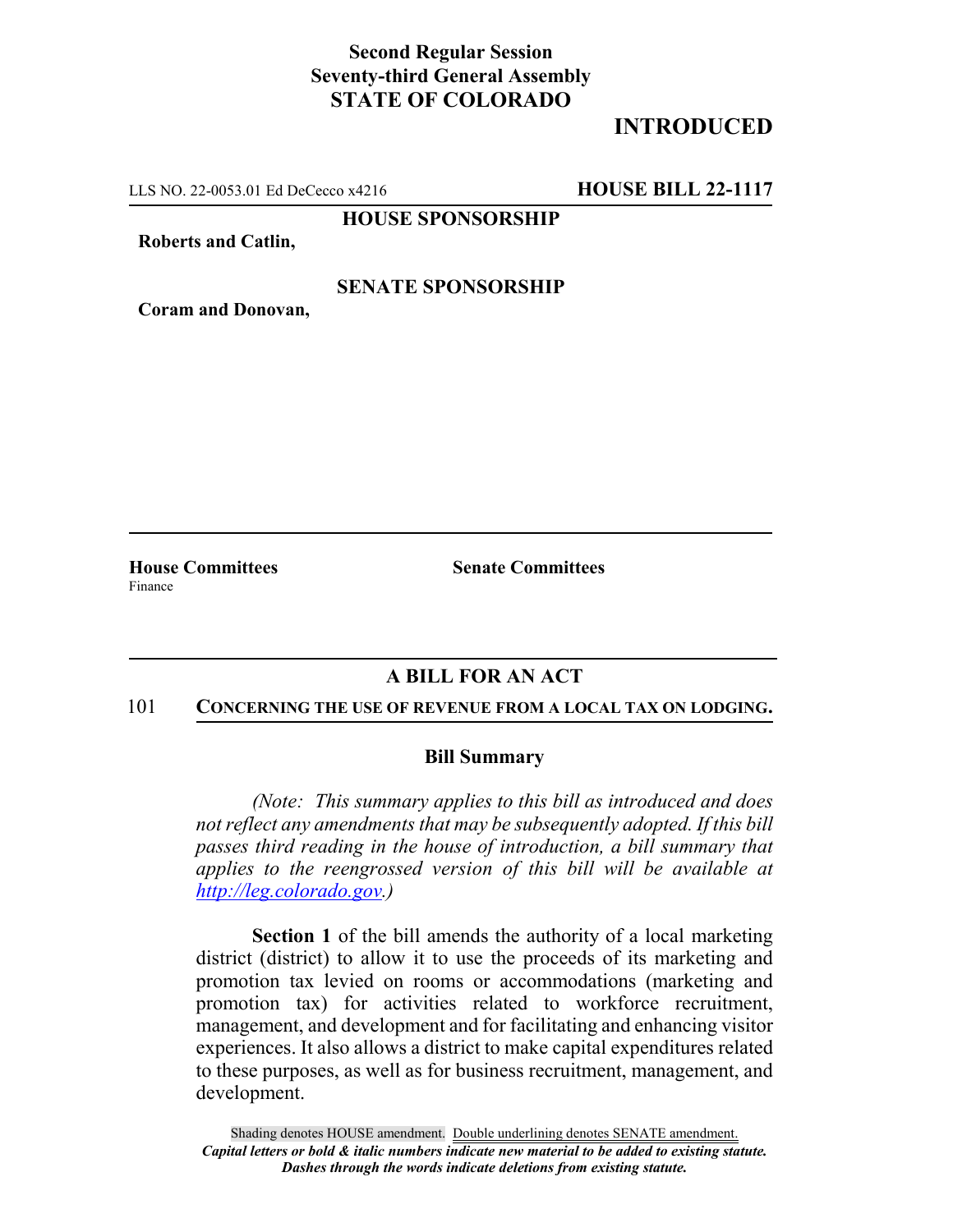If a district's allowable uses of the marketing and promotion tax revenue approved by voters prior to January 1, 2022, do not include an additional use, then under **section 2**, the district will require subsequent voter approval to use the marketing and promotion tax revenue for that purpose.

Counties are currently authorized, with prior voter approval, to levy a county lodging tax for the purpose of advertising and marketing local tourism. **Section 3** expands the lodging tax to allow the revenue to also be used for:

- Economic development;
- ! Workforce recruitment, management, and development; or
- ! Facilitating and enhancing visitor experiences.

If a county already has a lodging tax that is limited to advertising and marketing local tourism, then the county must obtain voter approval to begin using the lodging tax revenues for any or all of these additional purposes.

Beginning January 1, 2023, **section 3** also requires any person or entity collecting the county lodging tax to remit the tax revenue to the department of revenue with the same filing frequency as the person or entity remits and files sales tax, instead of quarterly.

| $\mathbf{1}$   | Be it enacted by the General Assembly of the State of Colorado:          |
|----------------|--------------------------------------------------------------------------|
| $\overline{2}$ | <b>SECTION 1.</b> In Colorado Revised Statutes, 29-25-111, amend         |
| 3              | $(1)(e)$ as follows:                                                     |
| $\overline{4}$ | 29-25-111. General powers of district. $(1)$ The district has the        |
| 5              | following powers, except as limited by the operating plan:               |
| 6              | $(e)$ (I) To provide any of the following services within the district:  |
| 7              | (A) Organization, promotion, marketing, and management of                |
| 8              | public events;                                                           |
| 9              | (B) Activities in support of WORKFORCE OR business recruitment,          |
| 10             | management, and development;                                             |
| 11             | (C) Coordinating tourism promotion activities; OR                        |
| 12             | (D) FACILITATING AND ENHANCING VISITOR EXPERIENCES.                      |
| 13             | (II) No revenue collected from the marketing and promotion tax           |
| 14             | levied under section 29-25-112 may be used for any capital expenditures, |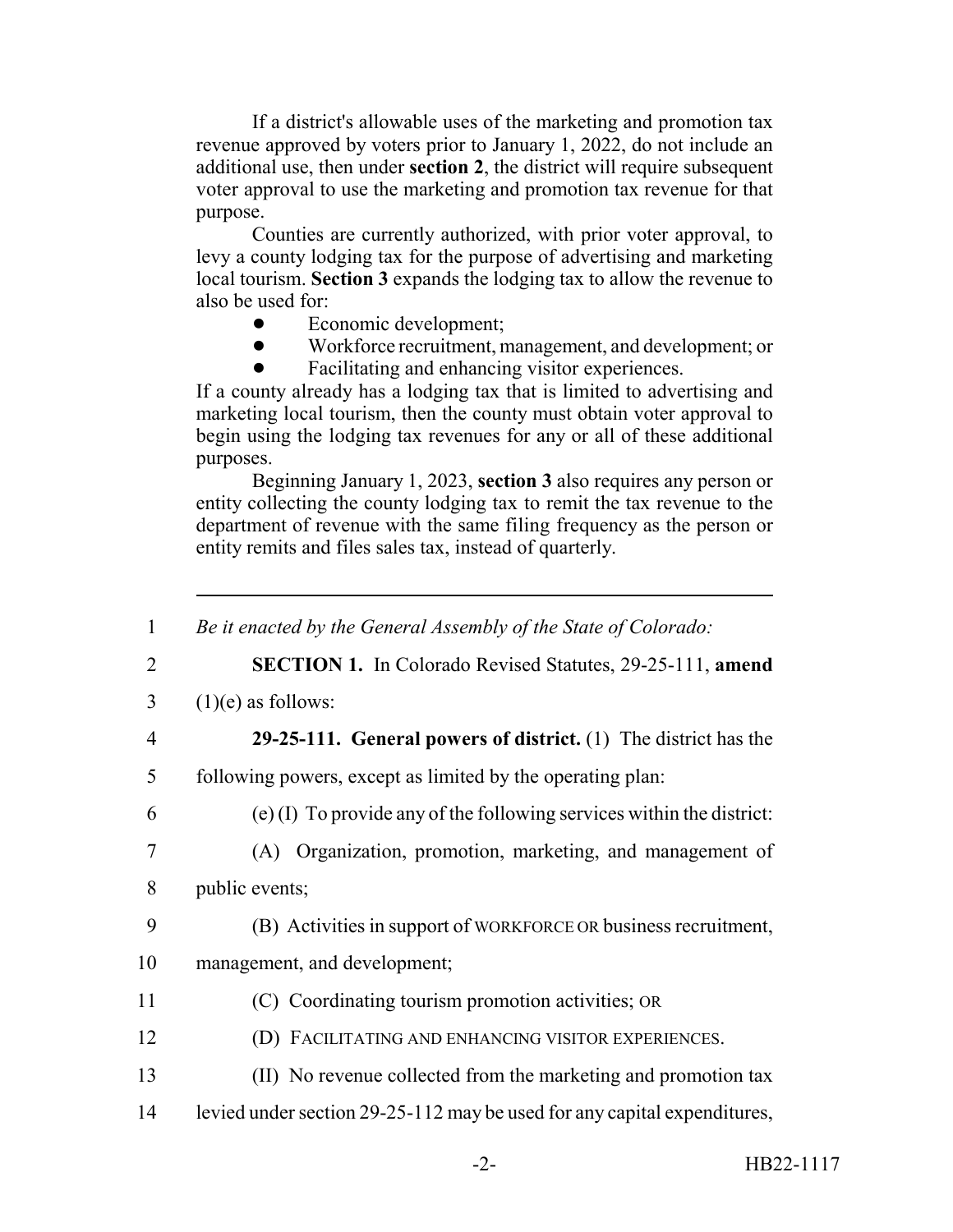with the exception of:

 (A) CAPITAL EXPENDITURES RELATED TO WORKFORCE OR BUSINESS RECRUITMENT, MANAGEMENT, AND DEVELOPMENT;

 (B) CAPITAL EXPENDITURES RELATED TO FACILITATING AND ENHANCING VISITOR EXPERIENCES; OR

(C) Tourist information centers.

 **SECTION 2.** In Colorado Revised Statutes, 29-25-112, **amend** (1)(a) as follows:

 **29-25-112. Power to levy tax.** (1) (a) In addition to any other means of providing revenue for a district, the board has the power within the district to levy a marketing and promotion tax on the purchase price 12 paid or charged to persons for rooms or accommodations as included in 13 the definition of "sale" in section 39-26-102 (11). C.R.S. Such tax shall be specified in the petition organizing the district under section 29-25-105. No such tax shall take effect unless approved by a majority of the eligible electors voting thereon at a general election or a special election called for such purpose. IF THE ALLOWABLE USES OF REVENUE FROM A TAX APPROVED BY VOTERS PRIOR TO JANUARY 1, 2022, DO NOT INCLUDE AN ADDITIONAL AUTHORIZED USE ADDED TO SECTION 29-25-111 20 (1)(e) AFTER JANUARY 1, 2022, THE DISTRICT SHALL NOT USE THE TAX REVENUE FOR THE ADDITIONAL USE UNLESS SUBSEQUENTLY APPROVED BY 22 VOTERS AT A GENERAL ELECTION OR A SPECIAL ELECTION. Elections held pursuant to this section shall be conducted in substantially the same manner as municipal or county elections and in accordance with the provisions of section 20 of article X of the state constitution. The municipal or county clerk and recorder of each local government in which the election is conducted shall assist the district in conducting the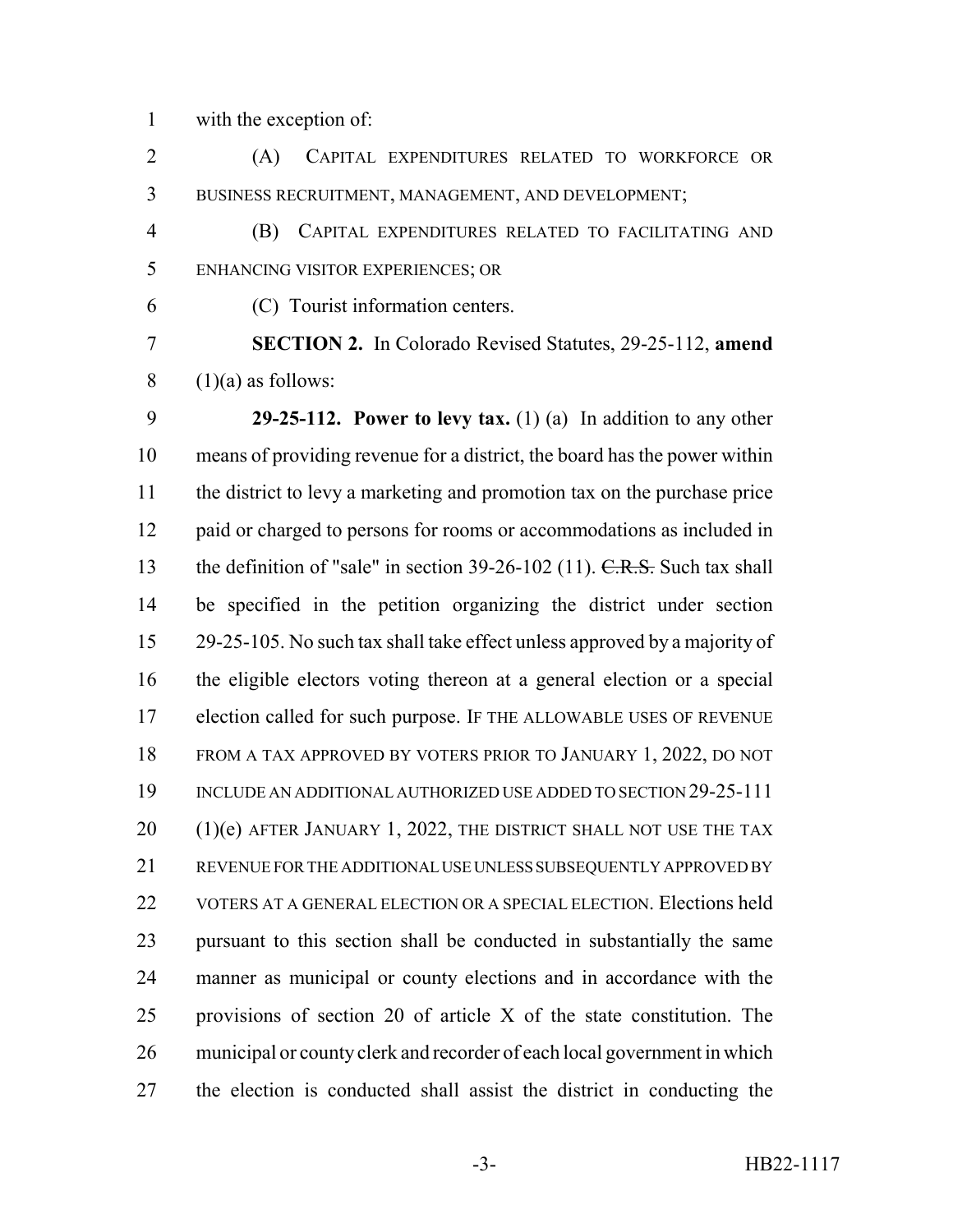election. The district shall pay the costs incurred by each local 2 government in conducting such an election. No moneys MONEY of the district may be used to urge or oppose passage of an election required under this section.

5 **SECTION 3.** In Colorado Revised Statutes, 30-11-107.5, **amend** 6 (1), (2)(c), (3)(b)(I), (3)(e), (3)(f)(I), (4)(a), and (4)(b); and **add** (1.5) and  $7 \quad (3)(a.5)$  as follows:

 **30-11-107.5. Lodging tax.** (1) In accordance with the procedures set forth in this section, the board of county commissioners of each 10 county, for the purpose of advertising and marketing local tourism ONE 11 OR MORE OF THE PURPOSES SPECIFIED IN SUBSECTION (1.5) OF THIS 12 SECTION, may levy a county lodging tax of not more than two percent on the purchase price paid or charged to persons for rooms or accommodations as included in the definition of "sale" in section  $39-26-102(11)$ . C.R.S. No tax shall apply within any municipality levying a lodging tax.

17 (1.5) A COUNTY BOARD OF COMMISSIONERS MAY LEVY THE TAX 18 SPECIFIED IN SUBSECTION (1) OF THIS SECTION FOR THE PURPOSE OF:

19 (a) ADVERTISING AND MARKETING LOCAL TOURISM;

20 (b) ECONOMIC DEVELOPMENT;

21 (c) WORKFORCE RECRUITMENT, MANAGEMENT, AND 22 DEVELOPMENT; OR

23 (d) FACILITATING AND ENHANCING VISITOR EXPERIENCES.

24 (2) (c) Any person or entity providing rooms or accommodations 25 as included in the definition of "sale" referred to in subsection (1) of this 26 section shall be IS liable and responsible for the payment of an amount 27 equivalent of up to two percent of all such sales made and shall quarterly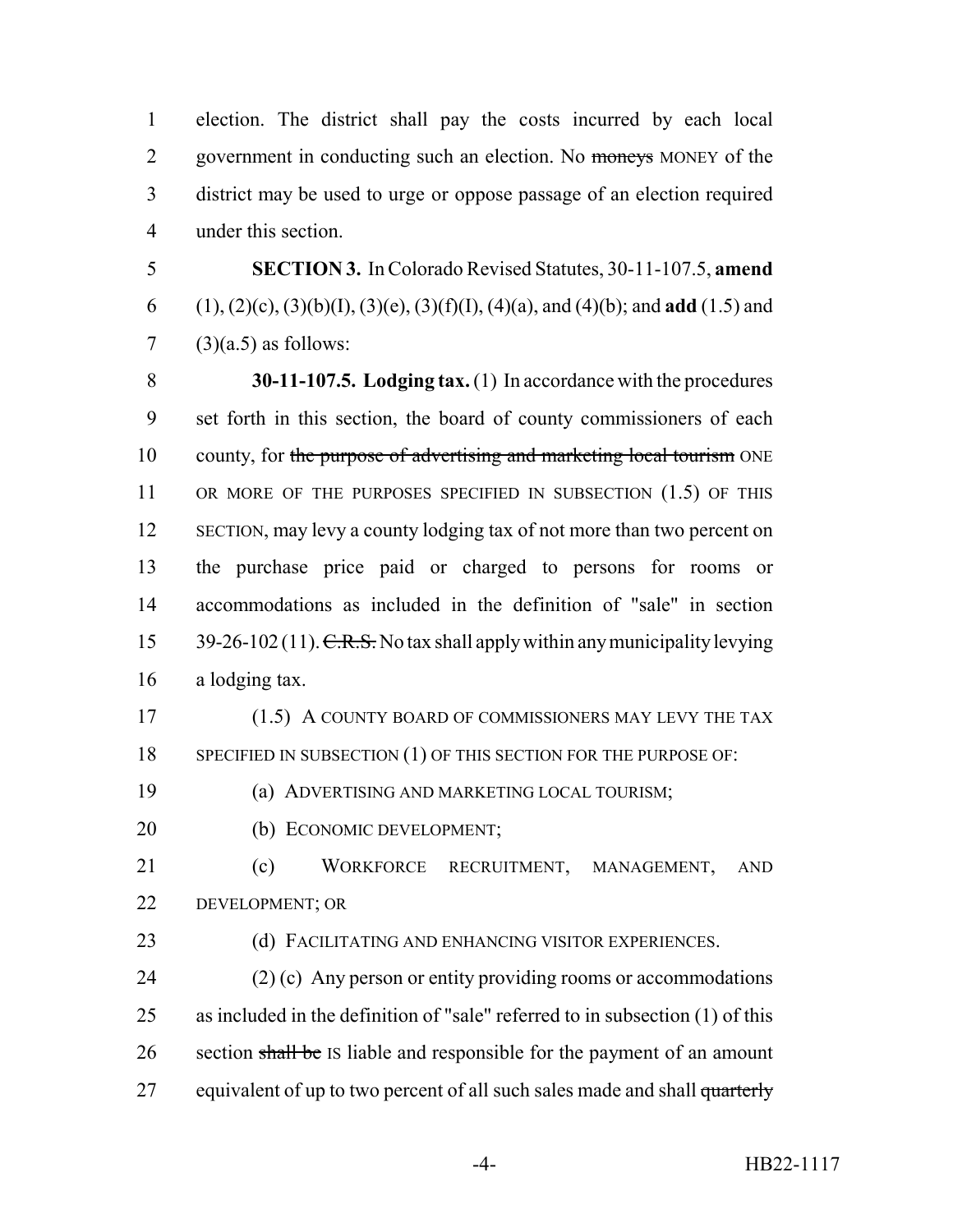1 unless otherwise provided by law, make a return to the executive director of the department of revenue for the preceding tax-reporting period and remit an amount equivalent up to the said two percent on such sales to 4 said THE executive director WITH THE SAME FILING FREQUENCY AS THE PERSON OR ENTITY REMITS AND FILES SALES TAX PURSUANT TO SECTION 39-26-105.

 (3) (a.5) IF, PRIOR TO JANUARY 1, 2022, THE VOTERS OF A COUNTY APPROVED A COUNTY LODGING TAX FOR THE PURPOSE OF ADVERTISING AND MARKETING LOCAL TOURISM, THE BOARD OF COUNTY COMMISSIONERS MAY, BY RESOLUTION, APPROVE A PROPOSAL TO ALLOW THE COUNTY LODGING TAX REVENUES TO ALSO BE USED FOR ANY OF THE 12 ADDITIONAL PURPOSES SPECIFIED IN SUBSECTION (1.5) OF THIS SECTION. THE COUNTY SHALL REFER THE PROPOSAL TO THE REGISTERED ELECTORS OF THE UNINCORPORATED AREAS AND THE MUNICIPALITIES SUBJECT TO THE LODGING TAX AT THE NEXT GENERAL ELECTION.

16 (b) (I) Such A proposal shall FOR A COUNTY LODGING TAX UNDER 17 SUBSECTION (3)(a) OF THIS SECTION MUST contain a description of the 18 proposed county lodging tax, including its purposes, and shall MUST state 19 the amount to be imposed, and shall MUST describe any municipality 20 within the county which THAT has such a tax and which shall IS therefore 21 be excluded from the election proposed in paragraph  $(a)$  of this subsection 22  $(\frac{3}{2})$  SUBSECTION (3)(a) OF THIS SECTION and any resulting lodging tax.

23 (e) Upon the adoption of the resolution by the board of county 24 commissioners approving such A county lodging tax proposal IN 25 ACCORDANCE WITH SUBSECTION  $(3)(a)$  OR  $(3)(a.5)$  OF THIS SECTION, the 26 county clerk and recorder shall publish the text of such county lodging tax 27 THE proposal four separate times, a week apart, in a newspaper of general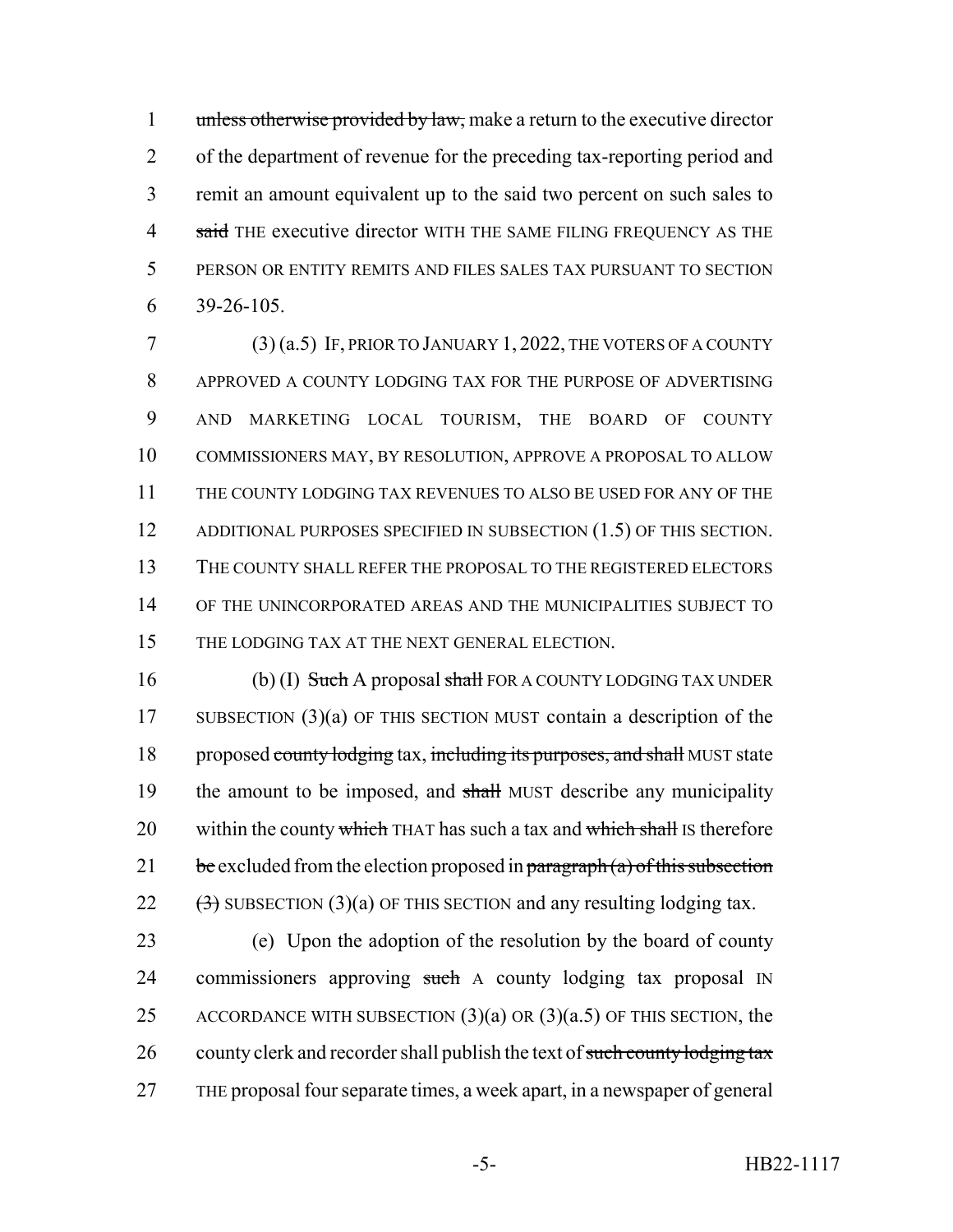1 circulation within the county. The cost of the election shall MUST be 2 initially paid out of the general fund of the county. If the county lodging 3 tax is approved, the general fund of the county shall MUST be reimbursed 4 out of the county lodging tax tourism fund described in paragraph  $(a)$  of 5 subsection  $(4)$  SUBSECTION  $(4)(a)$  of this section. The conduct of the 6 election shall conform, so far as practicable, to the general election laws 7 of the state.

 (f) (I) If A PROPOSAL FOR A COUNTY LODGING TAX UNDER SUBSECTION (3)(a) OF THIS SECTION IS approved by a majority of the registered electors from the municipality or unincorporated area subject 11 to the lodging tax voting thereon, the county lodging tax shall become 12 BECOMES effective as provided in section 29-2-106 (2). C.R.S. IF A 13 PROPOSAL TO EXPAND THE ALLOWABLE USES UNDER SUBSECTION (3)(a.5) OF THIS SECTION IS APPROVED BY A MAJORITY OF THE REGISTERED ELECTORS FROM THE MUNICIPALITY OR UNINCORPORATED AREA VOTING THEREON, THE COUNTY MAY ALSO USE THE LODGING TAX REVENUE FOR ANY OF THE ADDITIONAL APPROVED USES AS SPECIFIED IN SUBSECTION (1.5) OF THIS SECTION.

19 (4) (a) All revenue collected from such county lodging tax, except 20 the amounts retained under subsection  $(2)$  of this section, shall be credited 21 to a special fund designated as the county lodging tax tourism fund, 22 hereby created. The fund shall be used only to advertise and market 23 tourism in accordance with paragraphs (b) and (c) of this subsection (4) 24 FOR THE PURPOSES APPROVED BY VOTERS and to reimburse the general 25 fund of the county for the cost of the election in accordance with 26 paragraph (d) of subsection  $(3)$  SUBSECTION  $(3)(d)$  of this section. No 27 revenue collected from such county lodging tax shall be used for any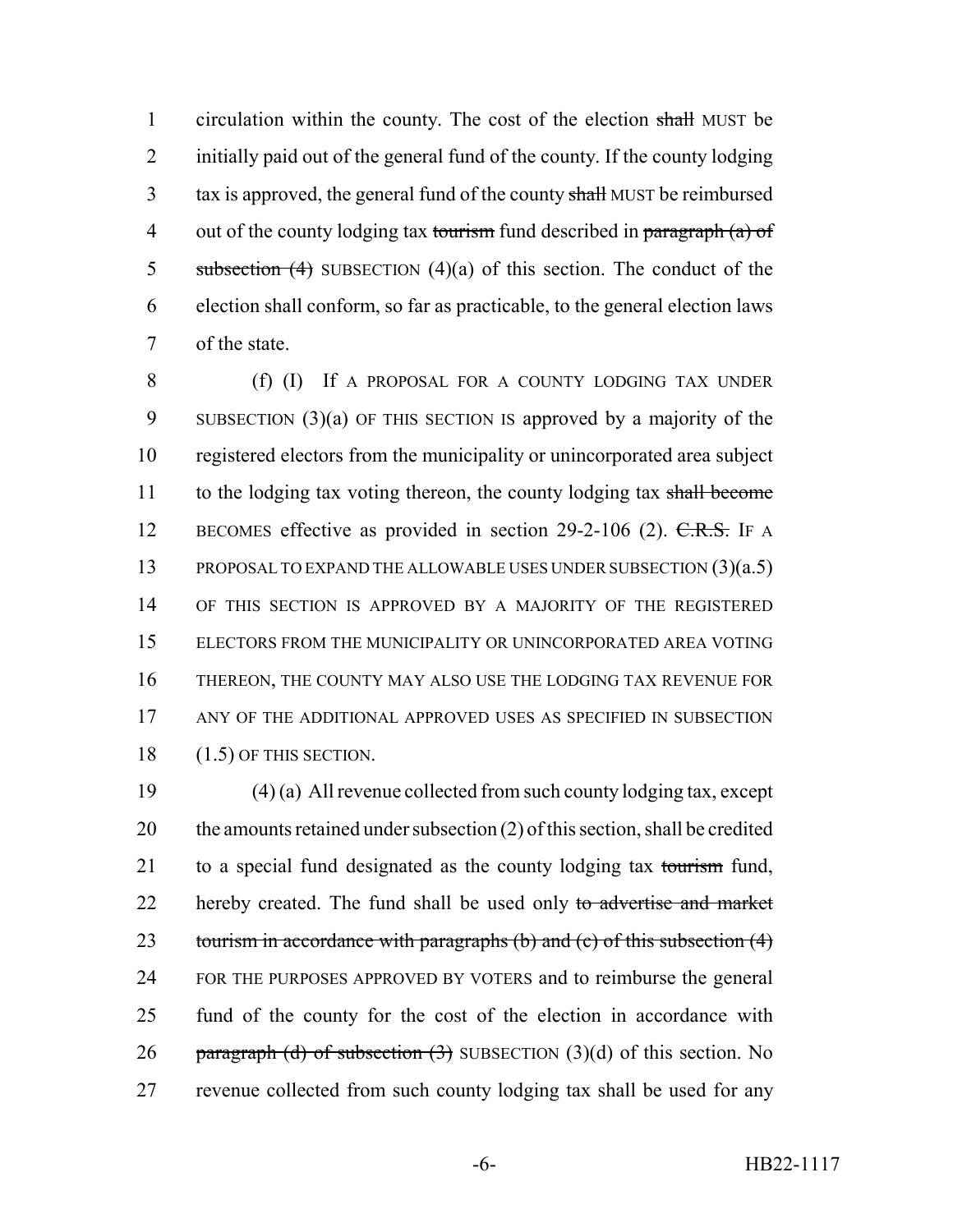capital expenditures, with the exception of tourist information centers.

 (b) Upon approval of a lodging tax FOR THE PURPOSE OF ADVERTISING AND MARKETING LOCAL TOURISM by the electors pursuant to this section, the county commissioners shall select a panel of no less 5 than three citizens to administer the tourism LODGING TAX fund; EXCEPT THAT, IF THE MONEY IN THE FUND MAY ALSO BE USED FOR ANY OTHER PURPOSE, THEN THE PANEL SHALL ONLY ADMINISTER THE PORTION OF THE FUND THAT THE BOARD OF COUNTY COMMISSIONERS IDENTIFIES AS BEING AVAILABLE FOR ADVERTISING AND MARKETING LOCAL TOURISM. THE 10 COUNTY COMMISSIONERS SHALL APPOINT members of the panel shall be 11 appointed from the tourism industry within the municipalities or unincorporated areas from which the lodging tax is collected. Where there is an established and proven marketing entity within the county formed for the purpose of advertising and marketing tourism, the panel is encouraged to use that entity, and that entity shall provide an accounting 16 to the panel and to the county commissioners.

 **SECTION 4. Act subject to petition - effective date.** (1) This act takes effect at 12:01 a.m. on the day following the expiration of the ninety-day period after final adjournment of the general assembly or on January 1, 2023, as specified in subsection (2) of this section; except that, if a referendum petition is filed pursuant to section 1 (3) of article V of 22 the state constitution against this act or an item, section, or part of this act within such period, then the act, item, section, or part will not take effect unless approved by the people at the general election to be held in November 2022 and, in such case, will take effect on the date of the official declaration of the vote thereon by the governor.